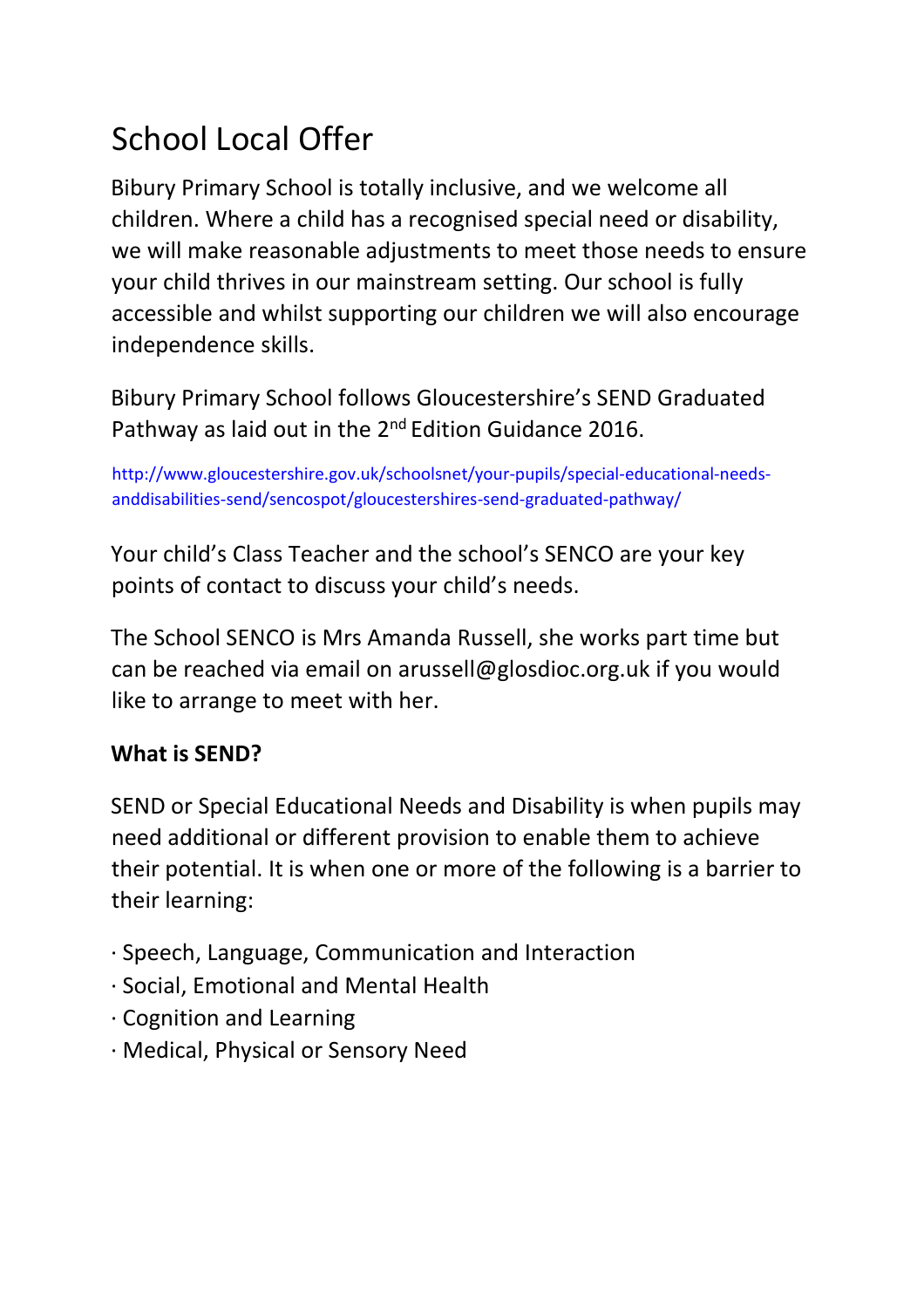## **What does SEND Support look like here?**

Additional SEND support may include small group or 1:1 teaching, additional or different resources or strategies used to support their learning or advice and support from outside agencies.

These may be:

- · School Nurse
- · Advisory Teaching Service (ATS)
- · Speech and Language therapist
- · Occupational Therapist (OT)
- · Educational Psychologist
- · Consultant Paediatrician

### **Identification, assessment and support**

Assessment by your child's class teacher will quickly identify if your child is having difficulty in an area of learning. Each child's progress is closely tracked. Lessons will be adapted by the teacher to meet your child's needs. All our staff receive on-going training to support children with additional needs.

Our SENCO will discuss with the class teacher an appropriate additional targeted intervention of support to help your child make better progress. This could be the form of: extra small group work; 1:1 support; and may involve using specialist published materials or equipment.

If despite all the extra support, your child is still struggling to meet their expected targets, it is likely your child has special educational needs. At this point a Myplan will be written to show what support is being put in place for your child, and what targets this support is hoping your child will achieve. This will ensure your child is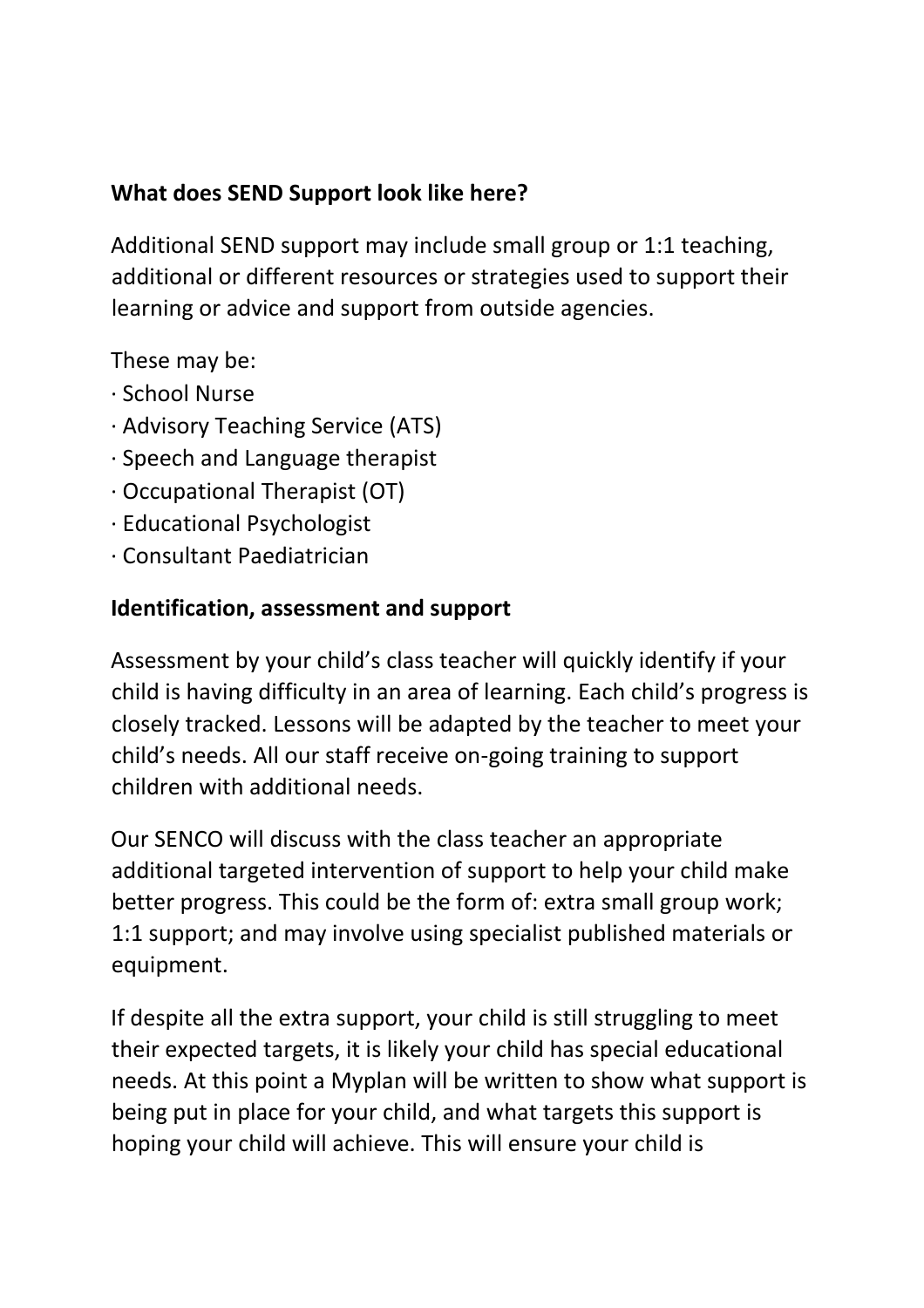monitored closely and receives appropriate on-going additional support.

A tiny minority of children will have complex SEN, needing significantly higher levels of support. If this happens our SENCO in consultation with parents and other professionals may request to the Local Authority to undertake a full assessment of the child's needs. If the Local Authority are in agreement they will draw up an Education Health and Care Plan (EHC) for the child. The EHC plan will ensure additional support for your child and will be reviewed annually.

## **Transitions**

We recognise that transitions can be difficult for a child with SEND and take steps to ensure that any transition is as smooth as possible. We work closely with other schools and pre –schools to ensure a careful transition plan is arranged when your child moves schools. Parents are always involved in this process.

### **REMEMBER**

Please get in touch with your class teacher if you have any concerns. The SENCO and Head Teacher are also available to discuss any concerns and offer advice.

## **Other useful policies**

Our SEND policy and SEN information report (found on the school's website) has useful links to a number of policies that relate to our Local Offer.

### **Further Information**

Head Teacher – Mrs Suki Pascoe SENCO - Mrs Amanda Russell